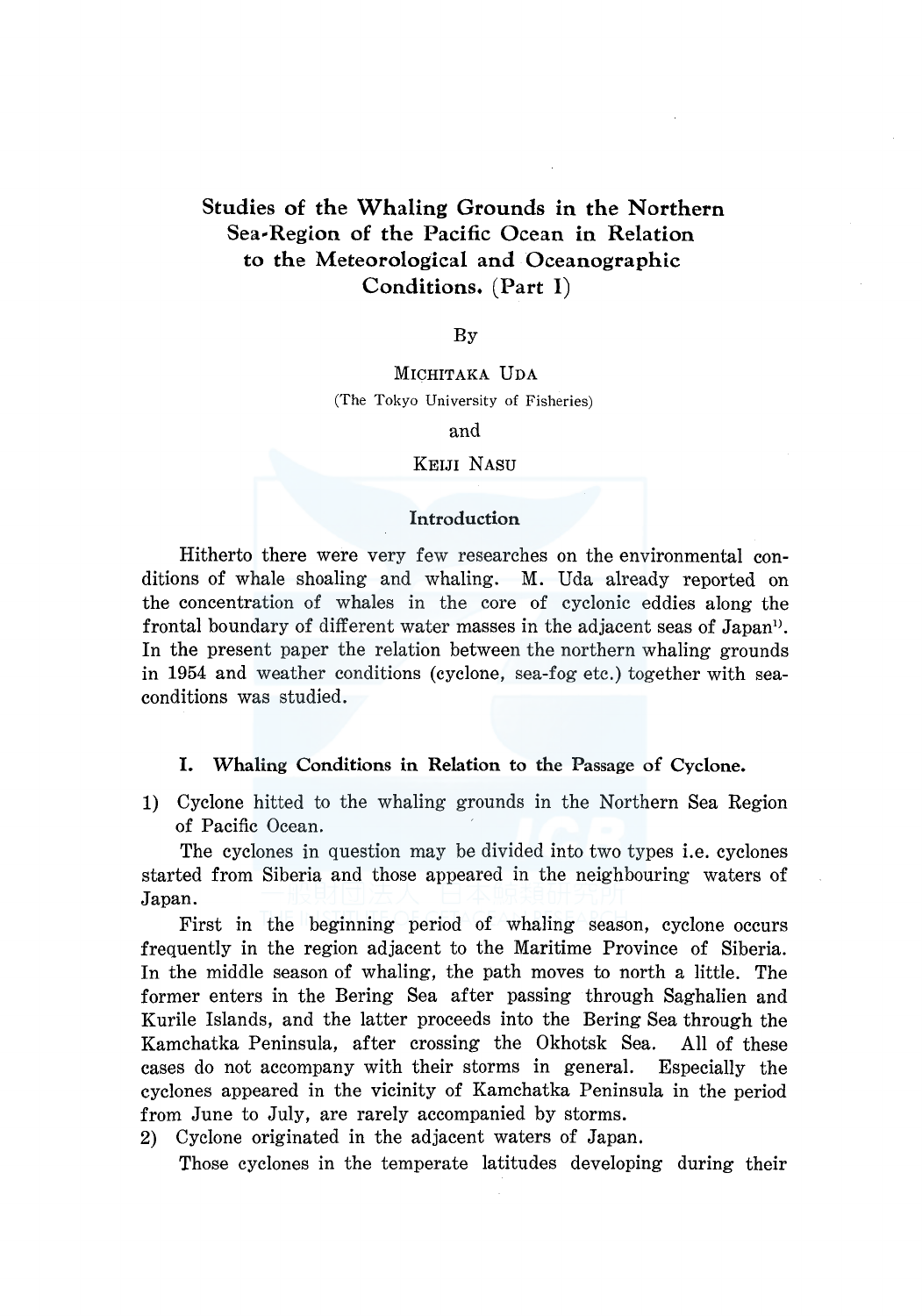procession to NE direction arrive in Bering Sea and are accompanied by storms.

3) Relation between the whaling conditions and the cyclone.

The amount of whaling catch was analysed by the statistical method already taken in case of yellow-tail<sup>2)</sup> by M. Uda.

Taking the day of nearest approach by the cyclone center to the mother boat of a whaling set as zero day, and denoting those 2 days and 1 day before the zero day, 2 days and 1 day, after the zero day as  $-2$ ,  $-1$ ,  $+1$  and  $+2$  respectively and then the distribution curve of the amount of whaling catch for each 5 days was plotted in fig. 1.



Fig. 1. The amount of whale

The analysis was made on the data during the 20 days in 1954, which is too few to get concrete results and only capable to infer trend of the matter.

First as a general consideration, for each species of whales the amount of catch was summed up separately on the  $-2$ ,  $-1$ , 0,  $+1$  and  $+2$  day. Then as we see in fig. 1 and table 1 on the  $+1$  day the catch shows its maximum and on the  $-1$  day its minimum showing almost similar value on the  $-2$  and  $+2$  day. On the zero day the amount of whale catch is more abundant than that of the  $-1$  day and lower than those of the  $+2$  and  $-2$  day. Accordingly on the days adjacent to the  $+1$  day after the cyclone passage, it shows favourable whaling conditions.

Such considerations were paid for catch accumulated for each species each species of whales. Fin whale and on  $-2$ ,  $-1$ ,  $0$ ,  $+1$  and  $+2$  re-  $\overline{\phantom{a}}$  sperm whale having abundant catch spectively. show the tendency similar to the total

catch, i.e. on the  $-1$  day, it shows the minimum catch and on the  $+1$ day the maximum.

Although for humpback whale and blue whale, the relations are obscure. Owing their poor catches, for humpback whale the curve seems to show the maximum on about the  $-2$  day and the minimum on the  $+1$  day and similar curve for the catch of blue whale, however for sei whale the case almost reverse to those of blue whale and humpback whale, i.e. the curve showing the minimum on the  $-2$  day and the maximum on the  $+1$  day.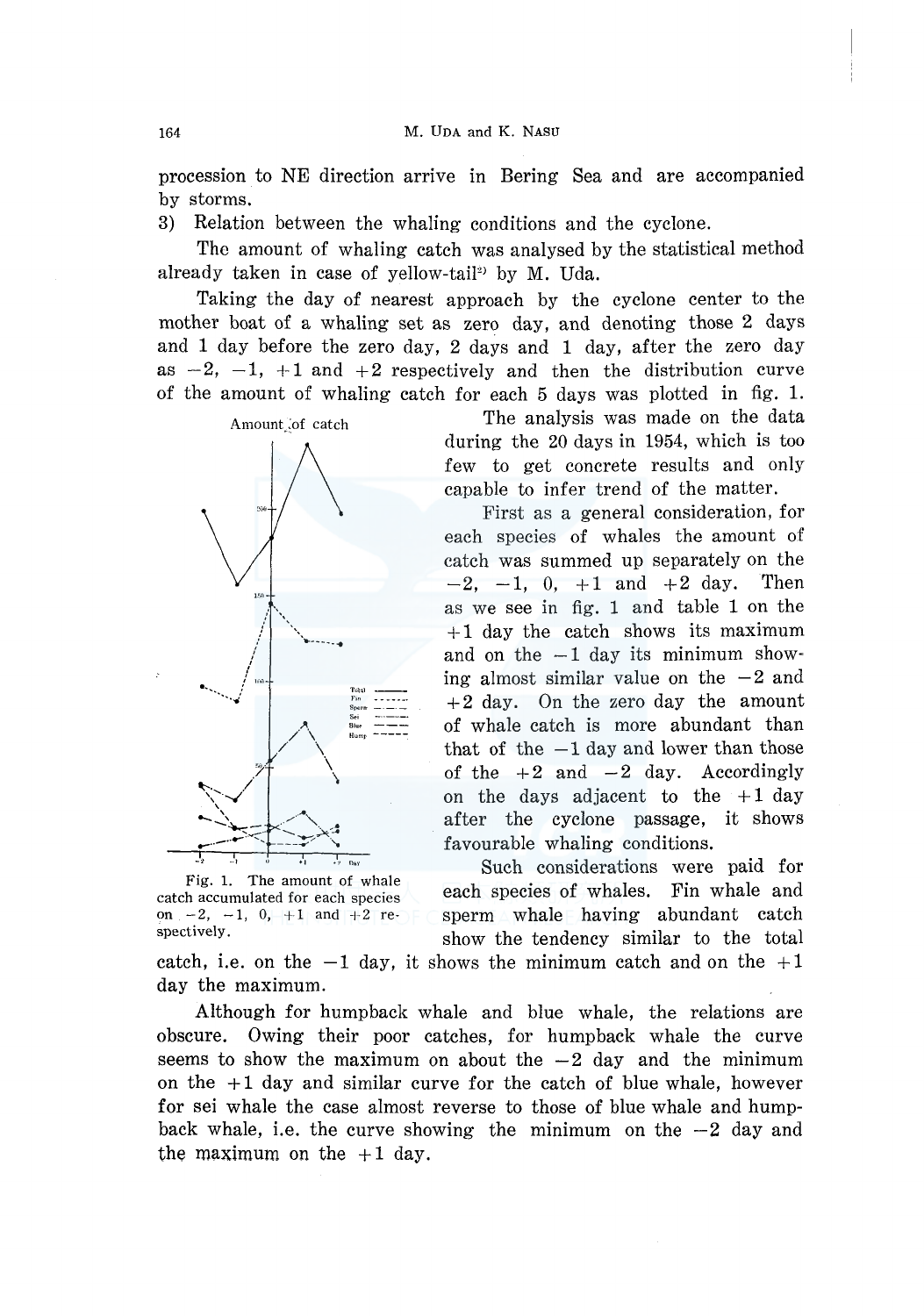4) On the relation between the shoaling amount of whales and the cyclone.

The shoaling amount of whales should be conjectured by their catches together with the oceanographic and meteorological conditions. Here we can put the following relational formula on the amount of whale catch.

 $F=K$ ,  $V.S. O.$  (1)

where

*F:* amount of the whale catch.

*V:* the rate of discovery by ordinary look-out.

S: shoaling amount of whales.

- 0: rate of whaling operation.
- *K:* proportional constant, depending on the characteristics of planktonic, topographic and other elements of the whaling ground.

Since the amount of the whale catch is varied by the approach of the cyclone, the writers studied this relation statistically during the whaling season in 1954.

Hence the shoaling amount of whales is the fundamentally important factor to determine the amount of catch.

The rate of whaling operation and rate of discovery can be known easily, and the amount of catch is known too. Thereby, the writers intended to carry quantitative analysis on the shoaling condition of whale in relation to cyclone passage.

(a) *The shoaling condition of whale: S* 

It is evident that due to the influence of the cyclone, the sea condition become unfavourable, whereas  $(S)$  increase with the approach of the cyclone, and is proportional to  $(F)$ .

(b) *The rate of discovery by ordinary look-out: V* 

When the cyclone approaches to the whaling ground, the southerly wind blows and arouses the dense sea-fog, so that the rate of discovery decreases. Since naturally the amount of catch  $(F)$  may be proportional to  $(V)$ , it may be lowered as the consequence of the  $(F)$ -decrease in spite of the shoaling amount of whales (S) increases.

(c) *The rate of whaling operation: 0* 

The rate of operation including the meaning of the rate of gun hits and it may be the main factors of the rate of whaling. Here, we may assume the ability of gunners as constant. The rate of gun hits is inversely proportional to the sea condition such as wind-wave or swell. While the rate of whaling operation is also inversely proportional to the sea condition.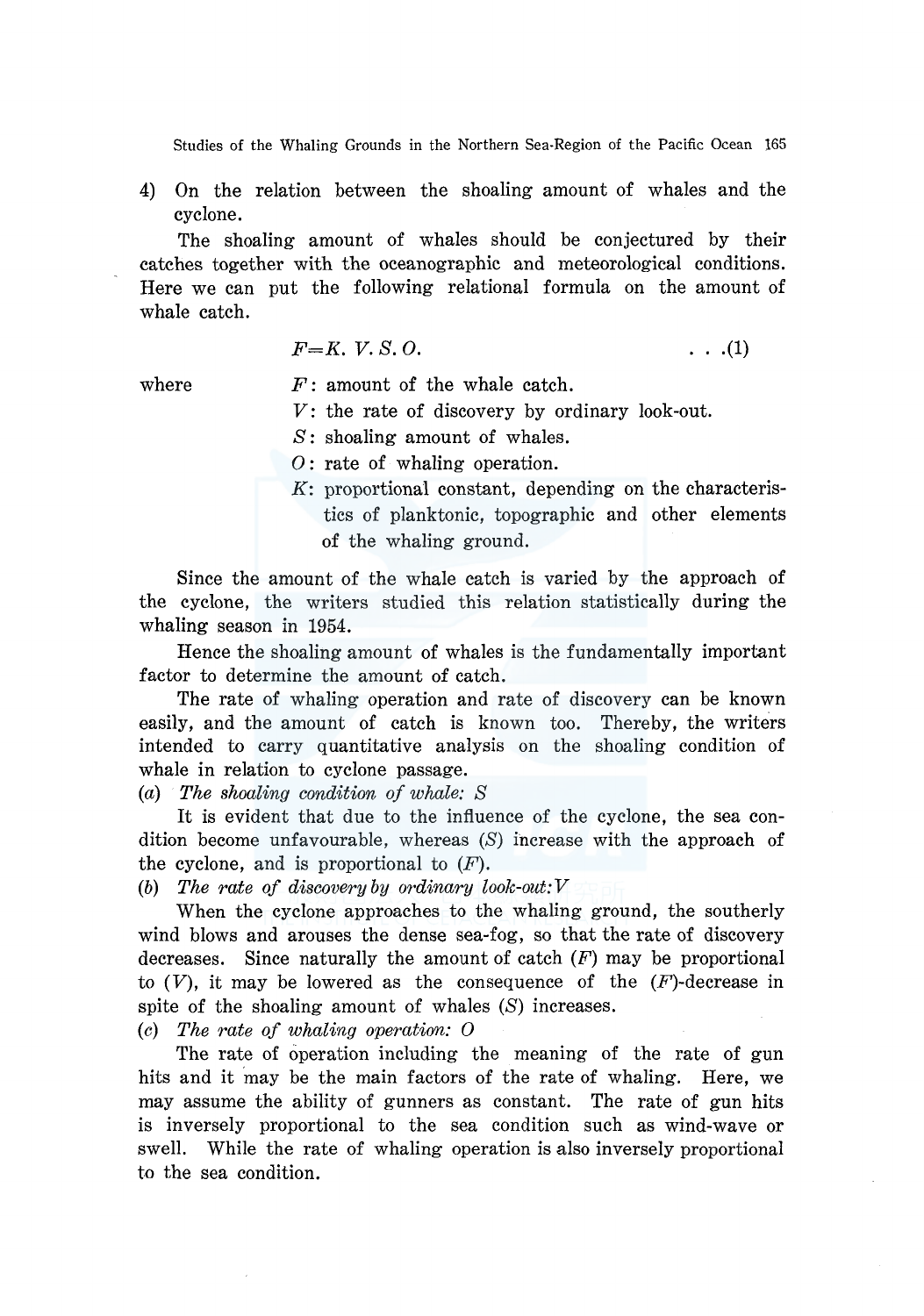Since this can apply not only to the case of whaling, but also to the cases of other fisheries, so the fishing operation in general are influenced negatively by the sea condition due to the cyclone passage.

In the above mentioned formulation, however, *F=K. S. V.* 0. can not represent well the shoaling condition of whales as affected one by the sea condition, but in the first approximation this equation was adopted and tentatively studied. It is obvious that the rate of gun hits is the function of the sea condition. Thus  $(F)$  is considered to be inversely proportional to the rate of whaling operation (0) (accordingly rate of whaling). Consequently, we can estimate the shoaling amount of whales (S) by the computed value of *F/KVO.* The rate of operation  $(0)$  is determined by sea condition  $(W)$ , hence, the  $(0)$  is inversely proportional to  $(W)$ , i.e.  $O \circ \frac{1}{W}$ .

$$
\therefore F = K'.V. \frac{1}{W} S.
$$
 (2)  
or 
$$
S = \frac{FW}{K'V}
$$
 (2)

The curve of  $(S)$  estimated by  $(2)'$ , named as "The Whale Shoaling" Curve" is shown in fig. 2, using the average of sea conditions, the rate of discovery and amount of catch are obtained for the days of the



Accordingly,

 $198 = K' \times 4.0 \times S_{+2}/3.0$ 

 $157 = K' \times 4.3 \times S_{-1}/3.7 \mid S_{-2} : S_{-1} : S_0 : S_{+1} : S_{+2}$  $199 = K' \times 4.2 \times S_{-2}/3.6$  $184 = K' \times 4.2 \times S_0/5.1$  =170.6 : 135.1 :  $238 = K' \times 4.5 \times S_{+1}/4.0$  223.4:211.6:148.5

Table 1. The value of W. V. and F. in before and after days of the cyclone passage.

| Day | $-2$ | $-1$ | 0<br>÷. | $+1$ | $+2$ |
|-----|------|------|---------|------|------|
| (W) | 3.6  | 3.7  | 5.1     | 4.0  | 3.0  |
| (V) | 4.2  | 4.3  | 4.2     | 4.5  | 4.0  |
| (F) | 199  | 157  | 184     | 238  | 198  |

Glancing in fig. 2, We can see at once that the shoaling amount of whales decreases on the days of about  $-1$  and  $+2$ , and shows the maximum value on the day of about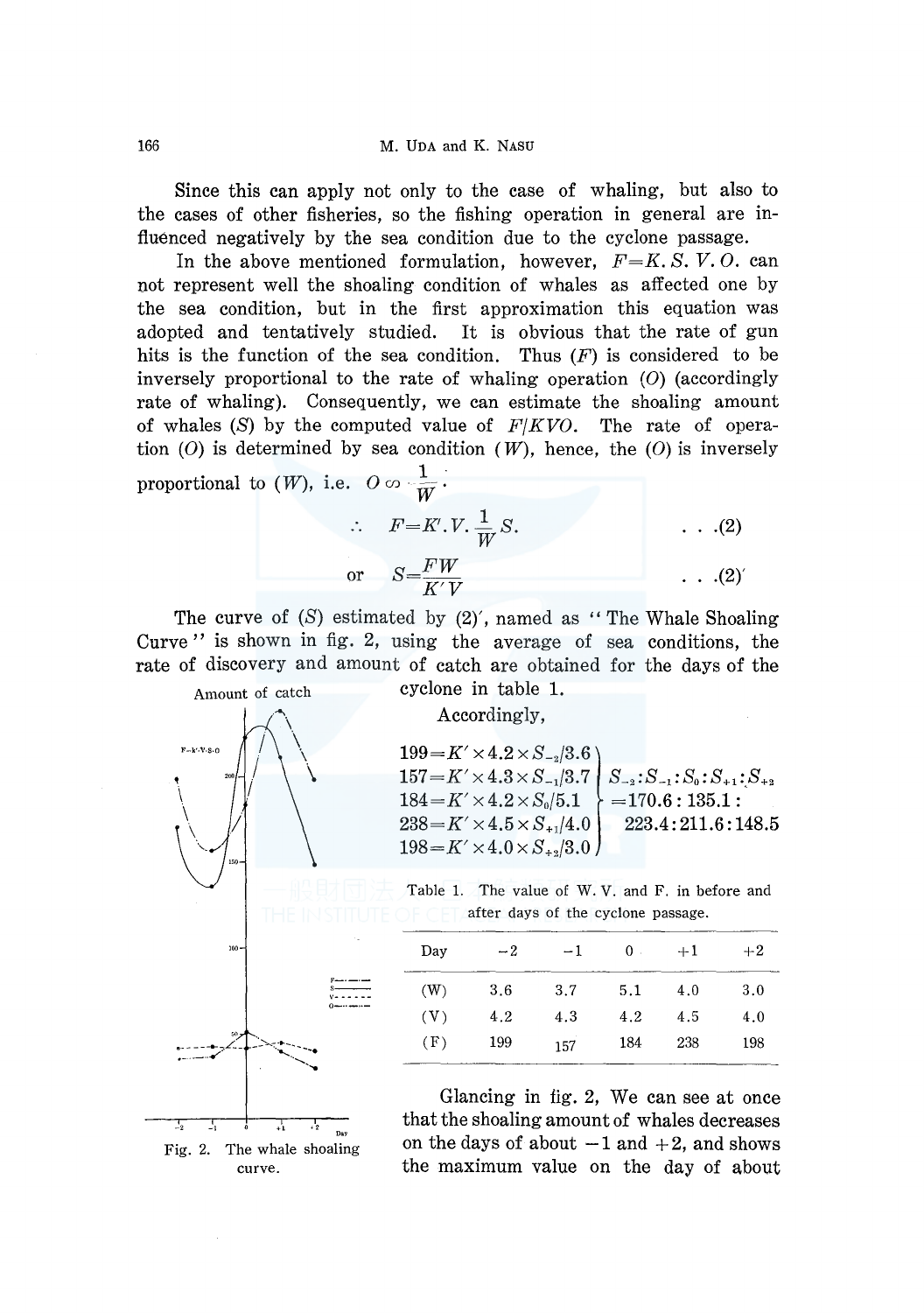$+1$  and the minimum on the  $-1$  day. Perhaps it occurs because before the cyclone approach, the rate of discovery became to fall down to low level and also the sea became worse. We can suppose, however, that the shoaling of whales does not decrease, by the approach of cyclone. The amount of the whaling catch before and after the cyclone passage, summed up for the species separately.

The total amount of catch  $(-2, -1, +1, -1)$  and  $+2$  day) is 540 individuals of whales on the before days, 620 of whales on the after days (the amount of. catch on the zero day involved in the both periods). The total heads in the after days are about  $7\%$  more than that in the before days.

As shown in fig. 2, on the before days, the curve of the rate of discovery falls with the rise of curve of the sea condition, bad condition to the whaling operation. It may be reasonable that we can not expect better catch on the before days than that on the after days of the cyclone passage. Similarly the catch for each species of whale is shown separately for the  $-2$ ,  $-1$ , 0,  $+1$  and  $+2$  day in table 1, table 2 and fig. 3.

| Table 2. The amount of whale catch accumulated         |  |  |              |  |  |  |
|--------------------------------------------------------|--|--|--------------|--|--|--|
| for each species on $-2$ , $-1$ , 0, $+1$ and $+2$ day |  |  |              |  |  |  |
|                                                        |  |  | respectively |  |  |  |

|                        |      |      | Around the nearest day (0 day) of cyclone |      |      |
|------------------------|------|------|-------------------------------------------|------|------|
| Day<br>Sp. whal.       | $-2$ | $-1$ | 0                                         | $+1$ | $+2$ |
| Humpback               | 39   | 15   | 5                                         | 5    | 16   |
| Sei                    | 3    | 8    | 13                                        | 24   | 5    |
| Blue                   | 20   | 14   | 16                                        | 9    | 13   |
| Sperm                  | 40   | 31   | 54                                        | 76   | 42   |
| Fin                    | 97   | 89   | 96                                        | 124  | 122  |
| Total No. of<br>indiv. | 199  | 157  | 184                                       | 238  | 198  |
|                        |      |      |                                           |      |      |

The catch of 0 day<br>added to both its percentage Sp. whale. Before After  $\%$  % Humpback 59 26 69.4 30.6 Sei 24 42 36.4 63.6 Blue 50 38 56.8 43.2 Sperm 125 172 42.1 57.9 Fin 282 342 45.2 54.8 Total No. of 540 620 46.5 53.4 indiv.



Amount of catch

Fig. 3. The amount of whale catch accumulated for each species on before and after days of the cyclone passage.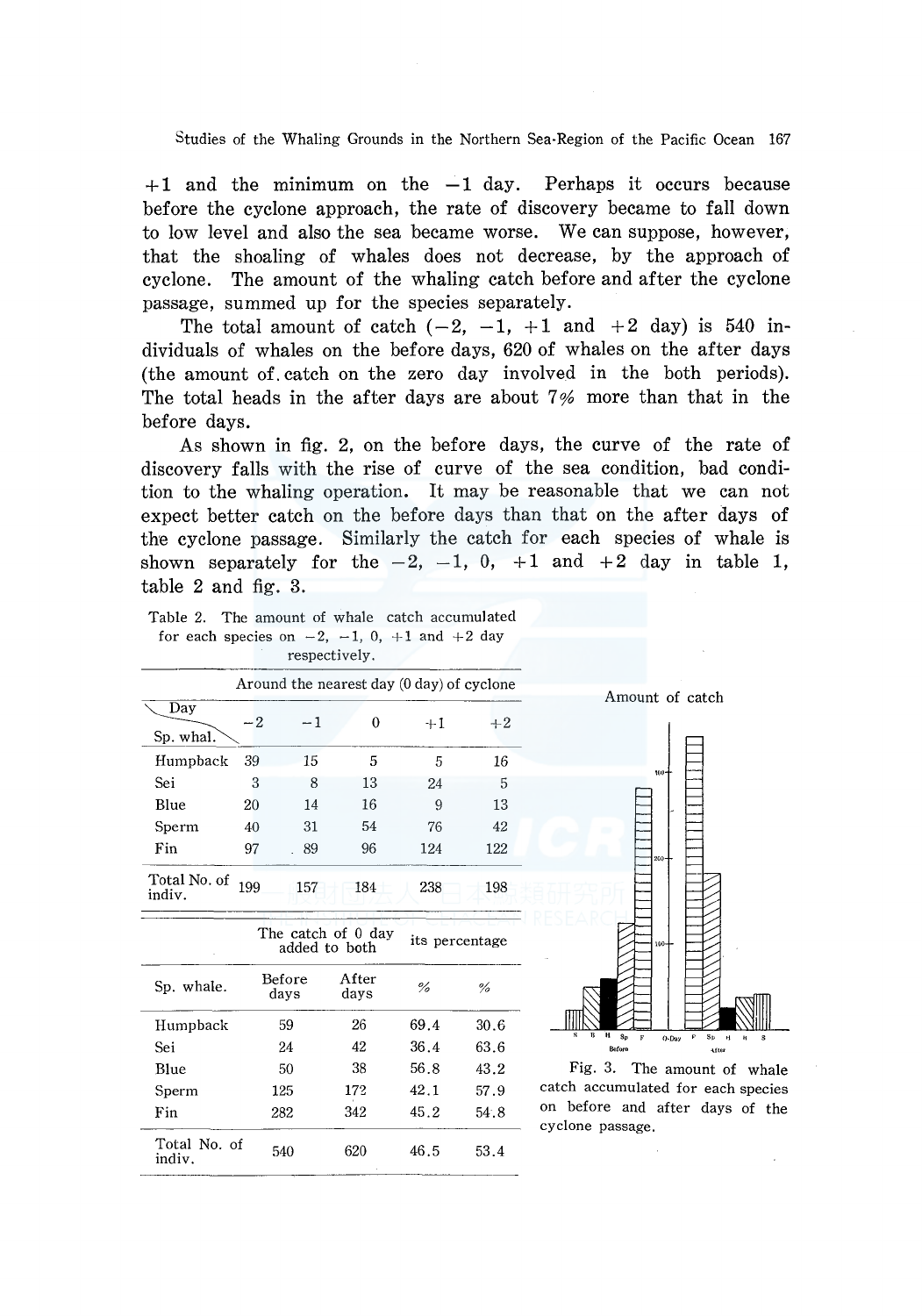#### ( i) Fin whale *(Balaenoptera physalus)*

The abundance of the catch on the before and after days of the cyclone passage is 282 and 342 respectively.

The percentage for total catch before and after days of the cyclone passage is 45.2% and 54.8% respectively. In this case the one in the after days are 9.6% more than that in the before days.

(ii) Humpback whale *(Megaptera nodosa)* 

The abundance of the catch on the before and after days is 59 and 26 respectively, (i.e. 69.4% and 30.6% ). Therefore in the former days it is 38.8% more than that in the latter days. which is seemingly opposite phenomenon to the other species, but the data too few to certify the conclusion.

(iii) Sei whale *(Balaenoptera borealis)* 

On the before and the after days of the cyclone passage, the amount of the accumulated catch and its percentage are 24, 42 and 36.4%, 63.6% respectively. In the after days, however, it shows some what good catch, but also in this case, data too few to conclude it.

(iv) Blue whale *(Balaenoptera musculus)* 

During the before and the after days of the cyclone passage, the heads of the whale catch are 50 and 38, and its percentages are 56.8% and  $43.2\%$  respectively. On the before days, it is  $13.6\%$  more than that in the after days.

(v) Sperm whale *(Physeter catodon)* 

The abundance of the catch on the before and after days of the cyclone passage is 125 and 172 (i.e.  $42.1\%$  and  $57.9\%$ ) respectively. On the after days, it is 15.8% more than that on the before day.

- II. Whaling Conditions in Relation to Weather Elements especially to Sea Fog, and to the Distribution of Dichothermal Water.
- (1) Whaling Grounds in the North-Eastern Sea Region of Japan in Relation to Sea Fog in Summer of 1953.

Basing on the data obtained by the whaling catcher boats, one of the authors (M. Uda) plotted the charts of whaling grounds for each decade during the period from the beginning of July to the end of August in 1953 in which the isotherms, the distribution of the rate of fog occurrence ( $%$  of fog observed stations among the whole stations in the 1° rectangle of latitude and longitude) and the localities of whale caught included. (See Fig. 4 a, b, c, d, e and f).

We can find at once the relative abundance of whales in the dense fog zones corresponding to the boundaries of cold and warm water masses and to the southward extending cold current areas. The limit of the sea-fog zone lies very near to the Oyasio Front (water tempera-

1 i I' i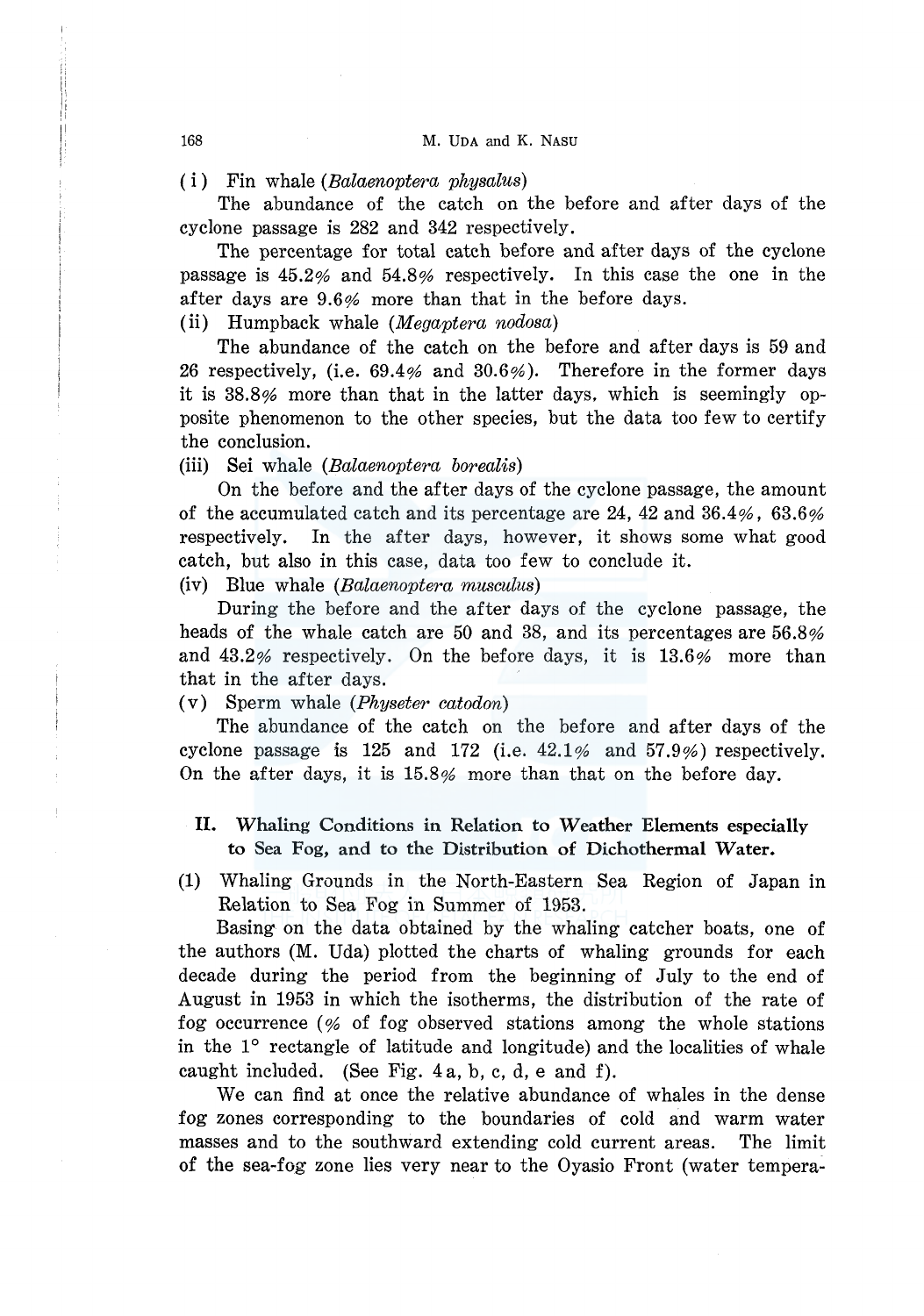

Fig. 4. (a) The distribution of whaling grounds in the North-Eastern Sea Region, water temperature, cold-warm water masses and sea-fog.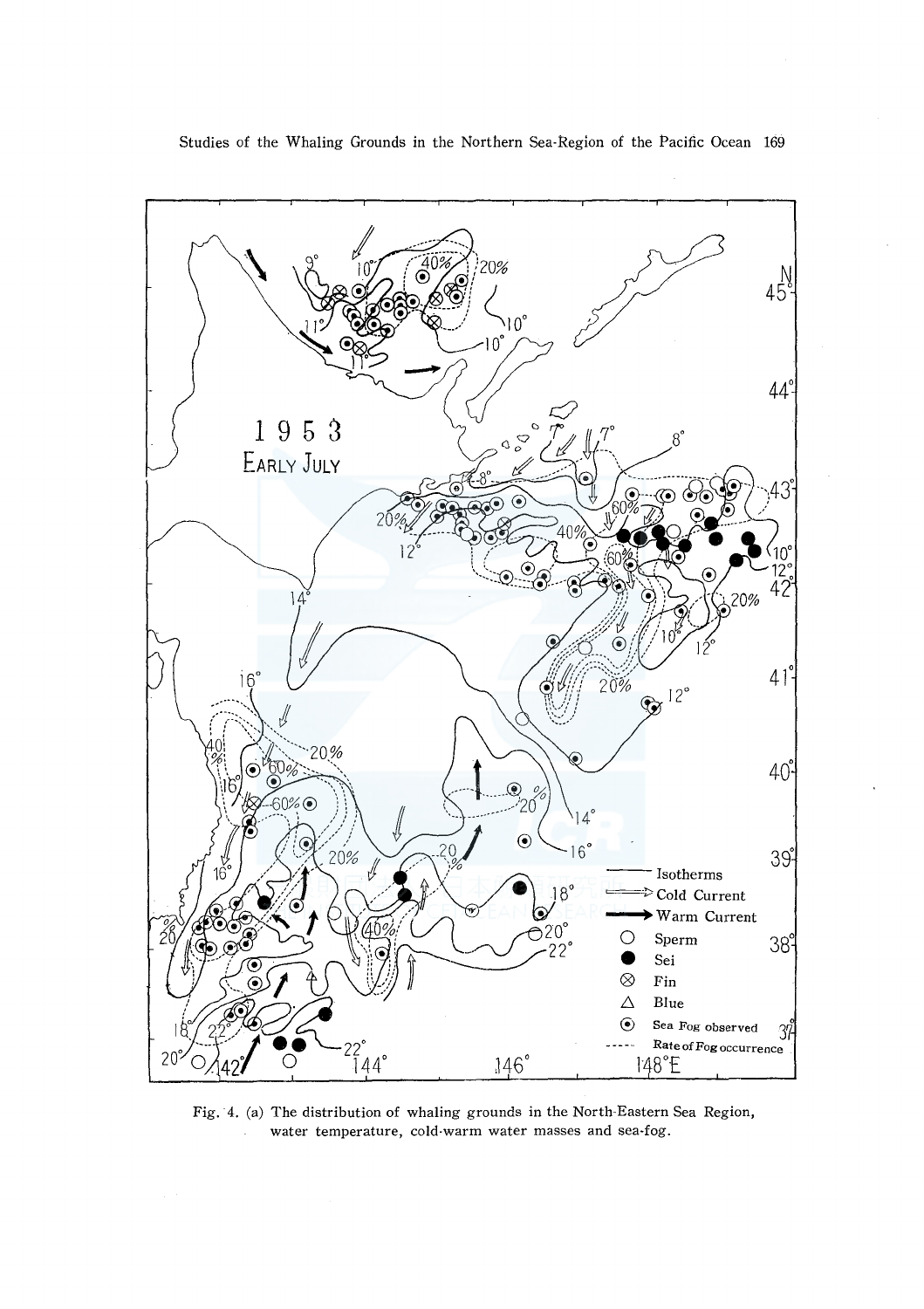

Fig. 4. (b) The distribution of whaling grounds in the North-Eastern Sea Region, water temperature, cold-warm water masses and sea-fog. (Notice) Notations used in the map are the same as in Fig. 4a.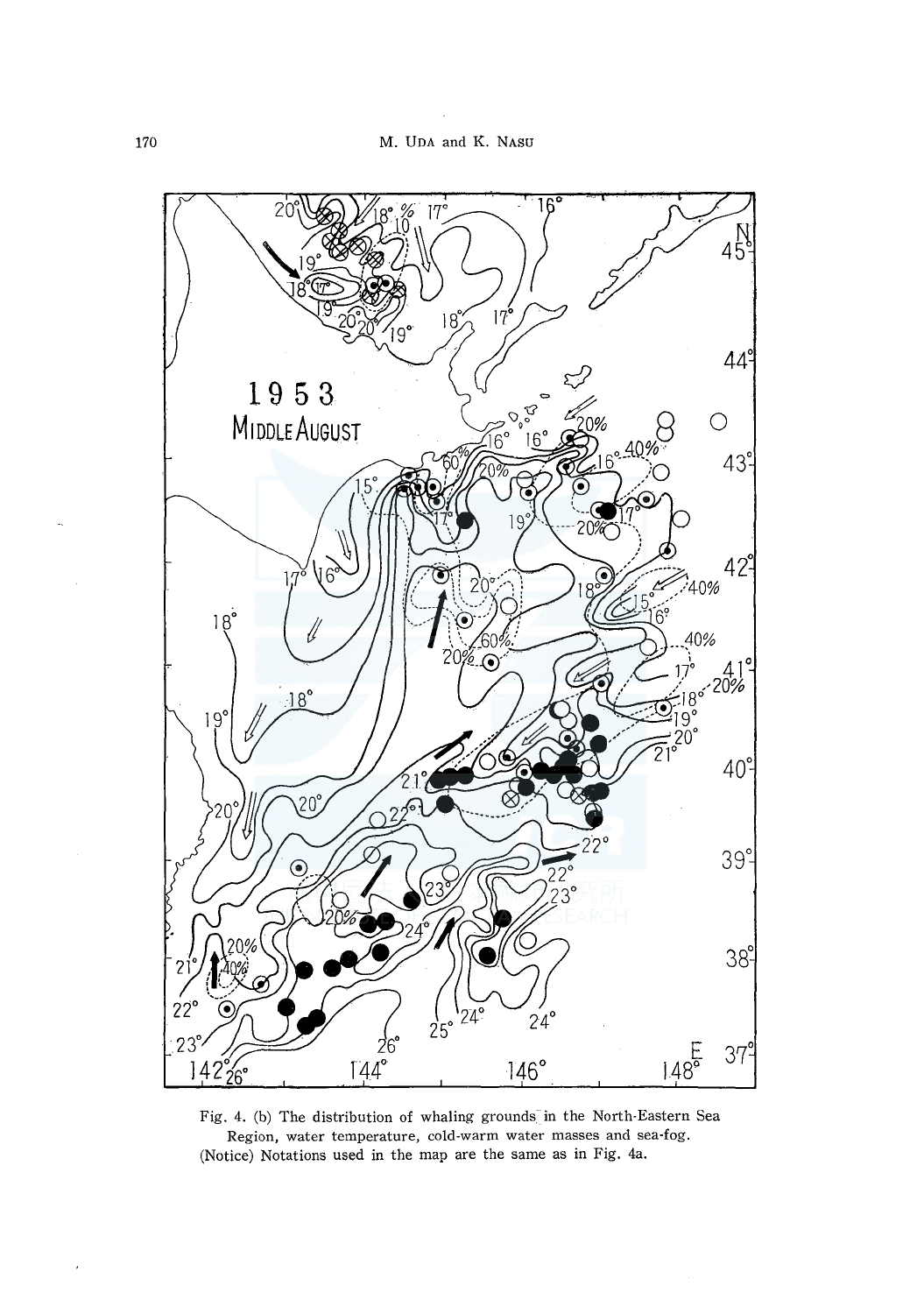

Fig. 4. (c) The distribution of whaling grounds in the North-Eastern Sea Region, water temperature, cold-warm water masses and sea-fog. (Notice) Notations used in the map are the same as in Fig. 4 a.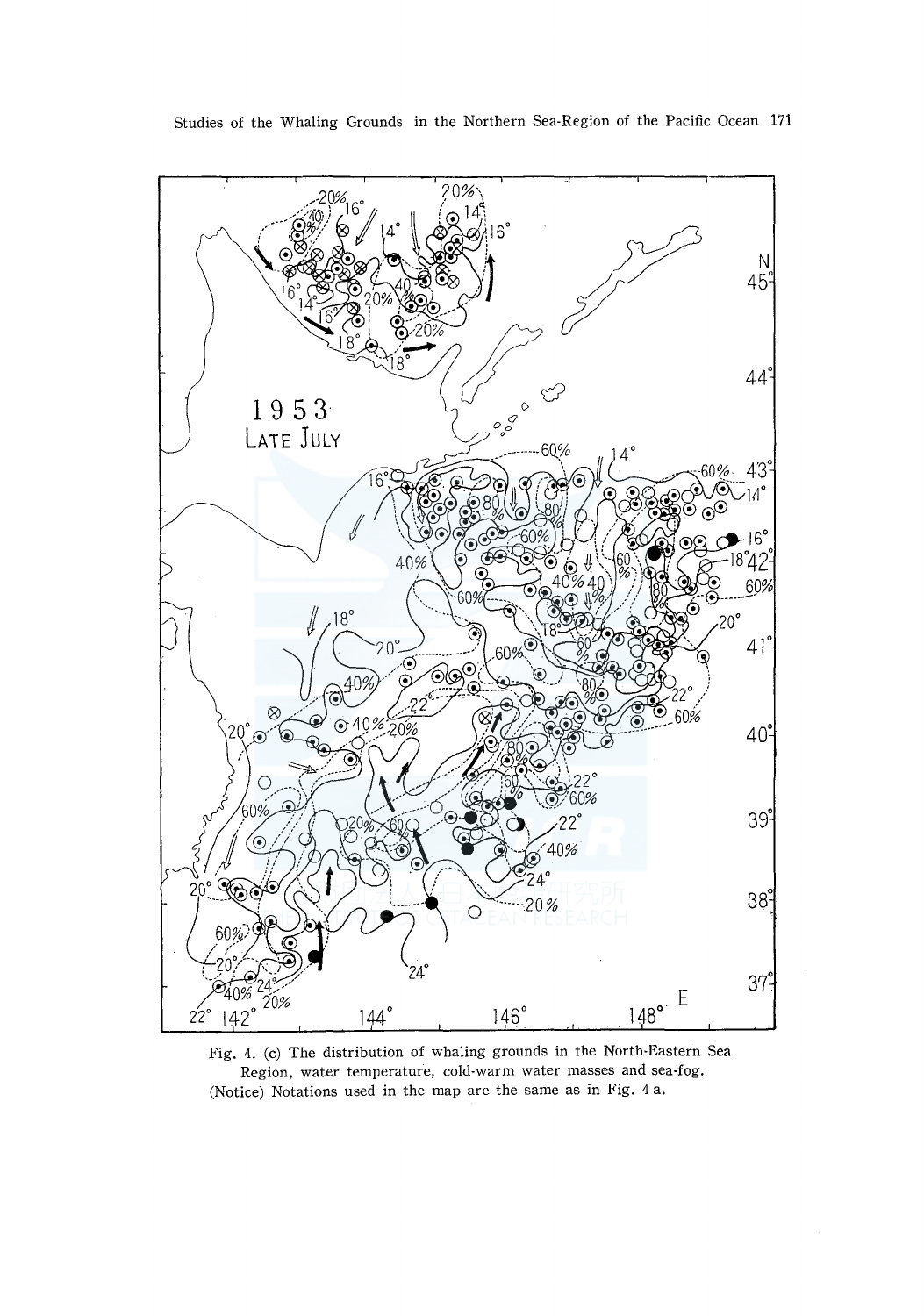

Fig. 4. (d) The distribution of whaling grounds in the North-Eastern Sea Region, water temperature, cold-warm water masses and sea-fog. (Notice) Notations used in the map are the same as in Fig. 4 a.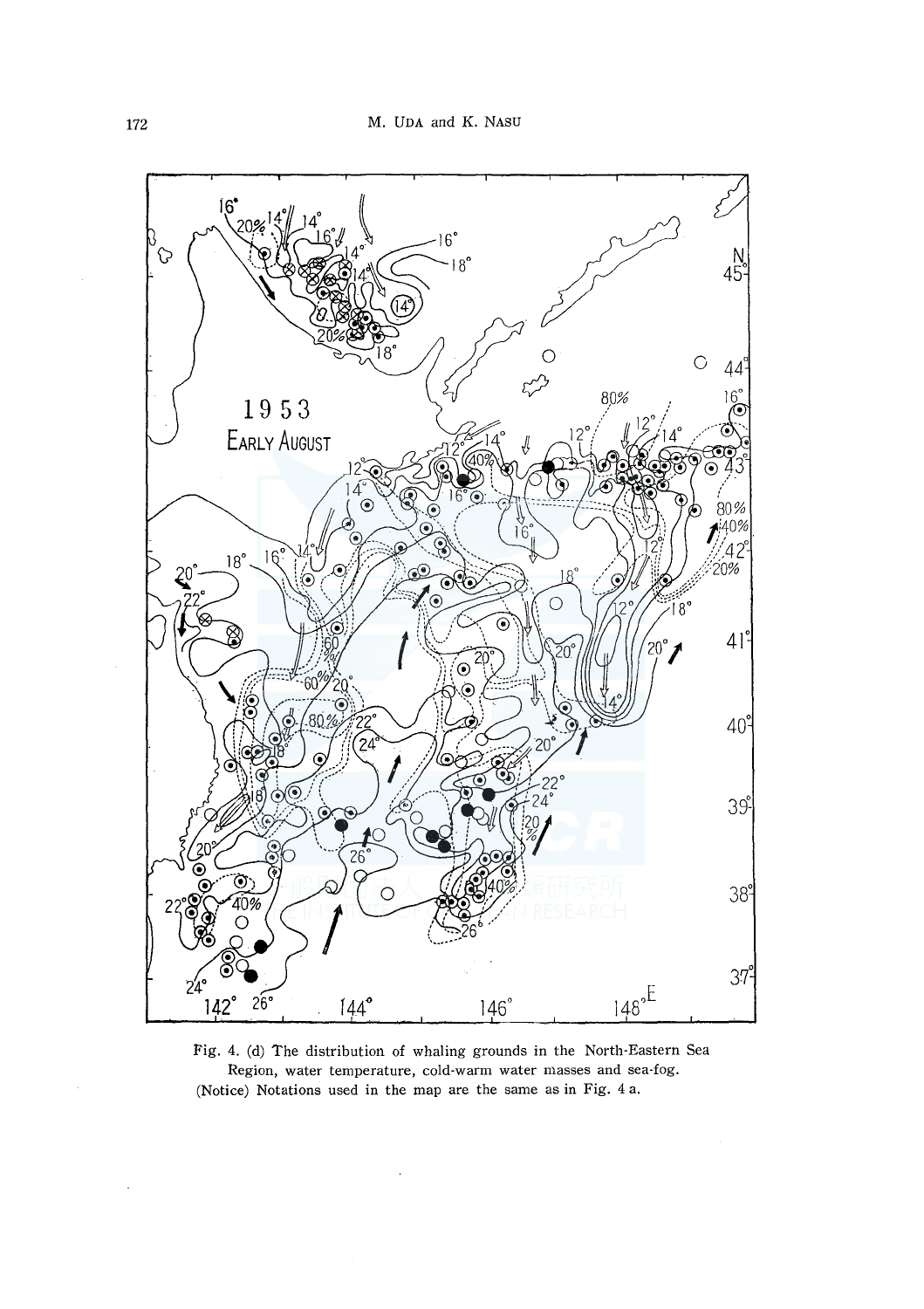

Fig. 4. (e) The distribution of whaling grounds in the North-Eastern Sea Region, water temperature, cold-warm water masses and sea-fog. (Notice) Notations used in the map are the same as in Fig. 4 a.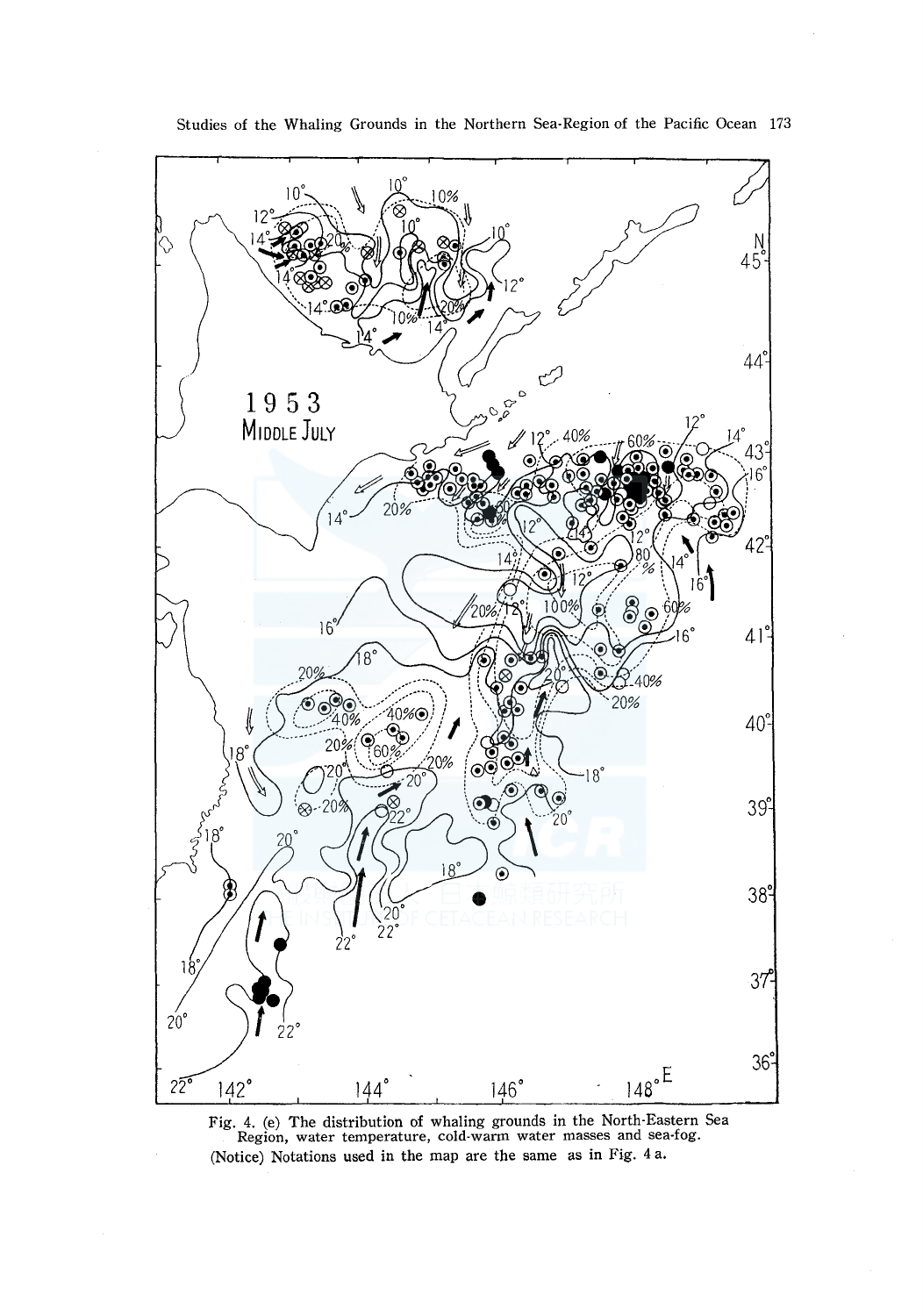



ture lower than  $20^{\circ}$ C), Sea-fog occurs rarely in the zone near to Kurosiwo Front and also in the area of water temperature higher than 20°C. The rate of discovery for whales and the rate of gun-hit on whales are inversely proportional to the degree of visibility, consequently pro-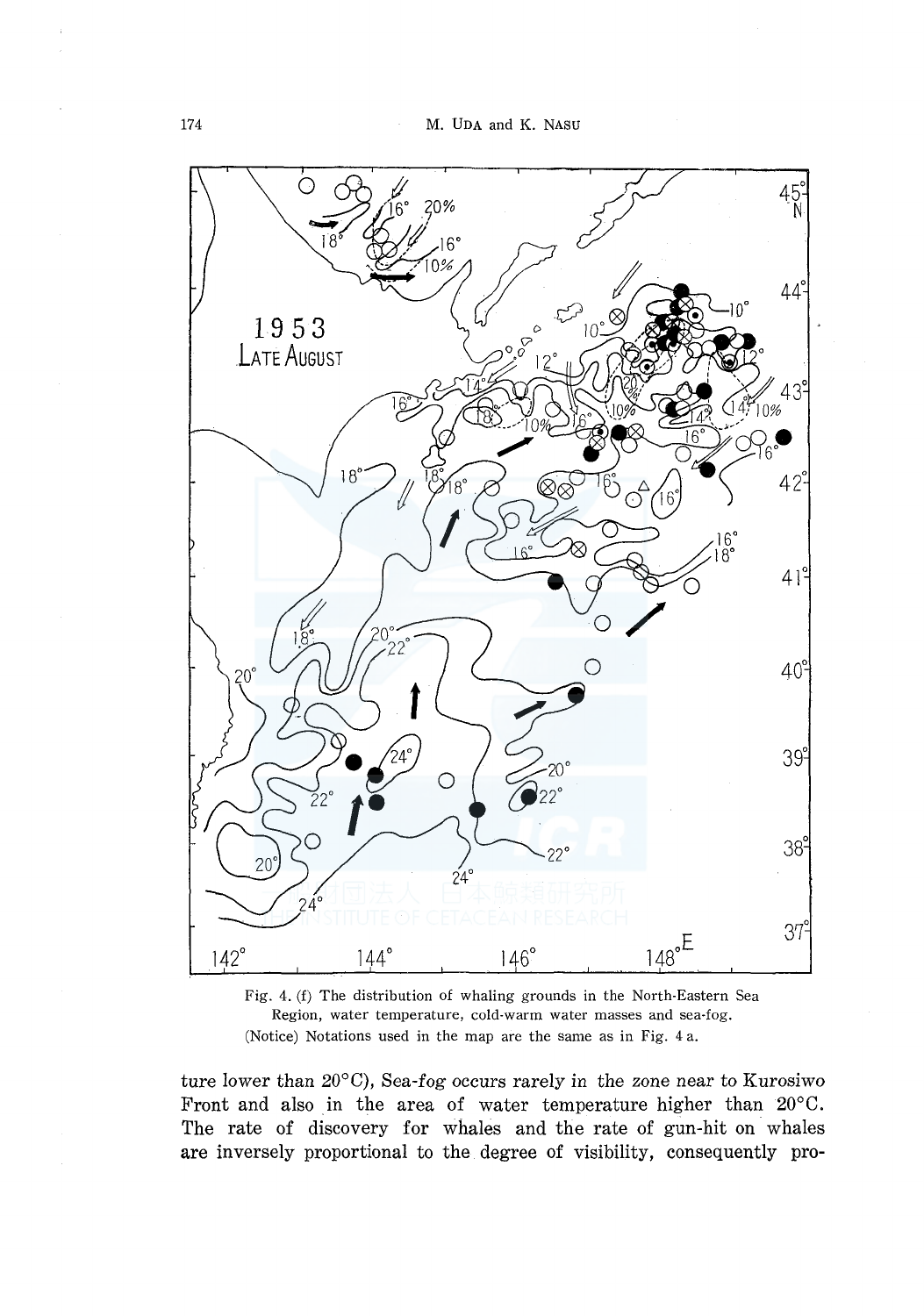portional to the frequency of sea-fog occurrence.

During the occurrence of sea-fog the sea (wind-wave) is not rough in general. However, the shoals of whales found and the amount of the whale catch concentrate to the zone of plenty food organisms (such as squids for sperm whales, copepods and euphausia for fin-, sei- whales etc.) which has densely multiplied and assembled together.

In conclusion since the shoal of densely concentrated whales migrates there, notwithstanding the lower rate of discovery due to the bad visibility, the catch of whales increases consequently.

(2) Whaling Grounds in the Northern Pacific Ocean near Aleutian Islands in 1954 in Relation to the Weather Conditions.

By our inspection in tables 3, 4, 5, 6 and 7 (based on the data supplied by the Mother Whaling Ship Kinzyo-maru, Baikal-maru, the catcher boat Kōyō-maru and Seki-maru), we can find clearly the whale catch in the whaiing season from middle May to middle September corresponding to the dense sea-fog season and the main whaling grounds lies at about dense sea-fog districts. The weather elements corresponding to the

Table 3. Number of Whale Caught for Each Weather Element

|                 |   |    | $11.229777 - 1.7977777$ 2021 202222<br>in the Adj. Waters of Aleutian Is. in 1954.<br>(The Whaling Mother Boat Kinzyō-maru) |          |                      |     |
|-----------------|---|----|-----------------------------------------------------------------------------------------------------------------------------|----------|----------------------|-----|
| Weather         |   |    |                                                                                                                             |          |                      |     |
| Month           | в | ВC | С                                                                                                                           | $\Omega$ | F<br>(Mist included) | D   |
| May             |   | 5  |                                                                                                                             | 39       | 14                   |     |
| <b>Tune</b>     |   | 36 | 34                                                                                                                          | 216      | 175                  | 29  |
| July            |   |    | 23                                                                                                                          | 201      | 80                   |     |
| Aug.            |   | 16 | 8                                                                                                                           | 84       | 134                  |     |
| Total           |   | 57 | 65                                                                                                                          | 540      | 403                  | 30  |
| Observed Chance |   | 4  | 10                                                                                                                          | 68       | 57                   | 4   |
| No. per Chance  |   | 14 | 6.5                                                                                                                         | 8        | 7.2                  | 7.5 |

| . per Giance |  |  |                                                                                                          | $+ +$ |  | $\mathbf{u} \cdot \mathbf{v}$<br>$\cdots$ |  | $\cdot$ |  |
|--------------|--|--|----------------------------------------------------------------------------------------------------------|-------|--|-------------------------------------------|--|---------|--|
|              |  |  | Table 4. Number of Whales Caught for Each Weather Element<br>in the Adj. Waters of Aleutian Is. in 1954. |       |  |                                           |  |         |  |

(The Whaling Mother Boat Baikal-maru)

| Weather        | В | BC  | C                | O   | F   | D   | Sum  |
|----------------|---|-----|------------------|-----|-----|-----|------|
| Month          |   |     |                  |     |     |     |      |
| May            |   | 22  |                  | 23  |     |     | 46   |
| June           |   |     |                  | 190 | 65  | 11  | 266  |
| July           |   |     | 24               | 177 | 98  | 32  | 307  |
| Aug.           |   | 121 |                  | 23  | 41  | 7   | 216  |
| Sept.          |   | 48  |                  | 157 | 37  | 12  | 250  |
| Total          |   | 191 | 24               | 570 | 241 | 63  | 1085 |
| Obs. Chance    |   | 22  | $\boldsymbol{2}$ | 86  | 40  | 12  |      |
| No. per Chance |   | 8.7 | 12               | 6.6 | 6.0 | 5.2 |      |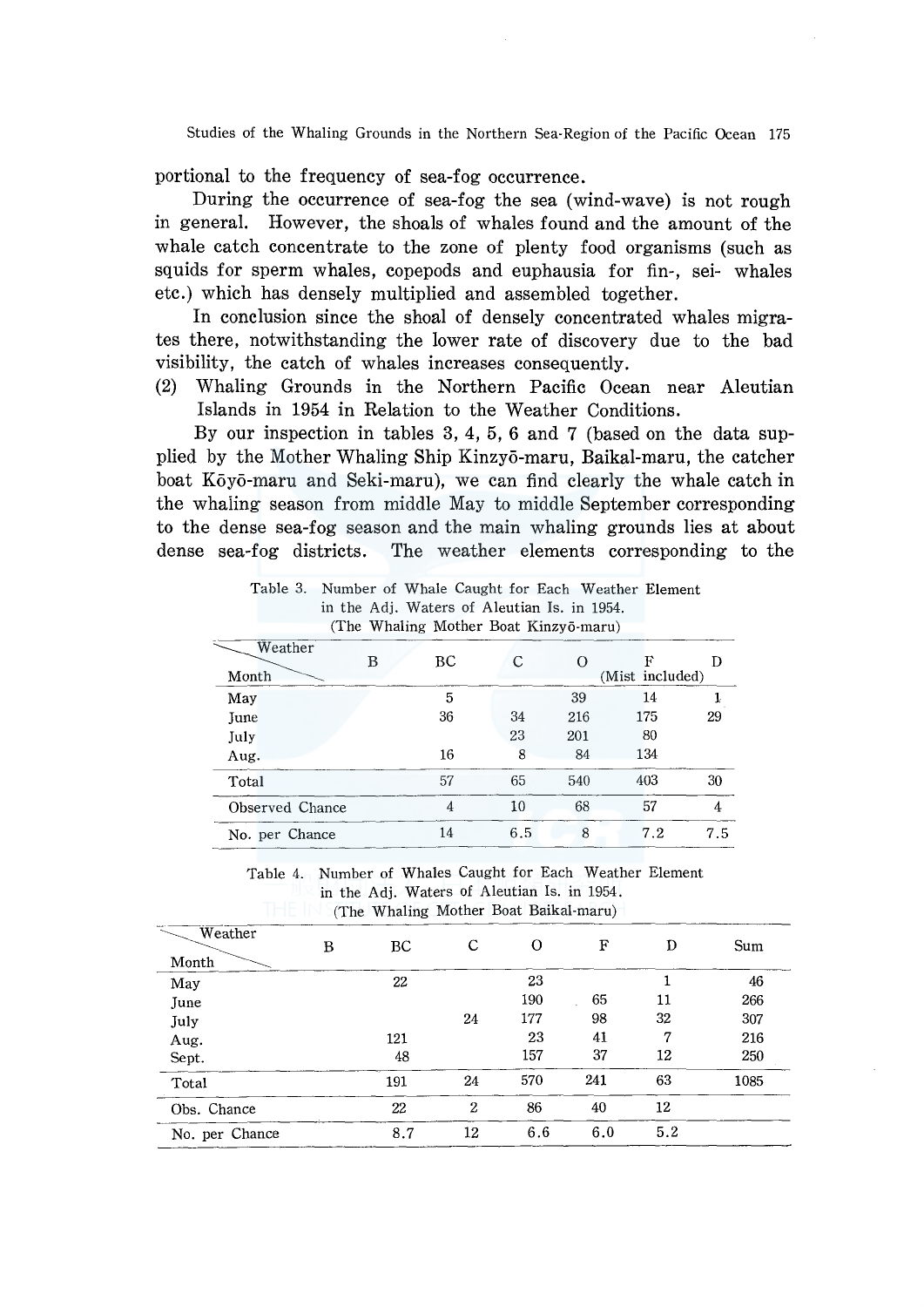#### 176 M. UDA and K. NASU

| $(K\bar{o}y\bar{o}$ -maru) (7. May–27. Sept. in 1954) |   |     |     |     |     |        |        |  |  |  |
|-------------------------------------------------------|---|-----|-----|-----|-----|--------|--------|--|--|--|
| Weather<br>Month                                      | в | ВC  | C   | Ω   | F   | D      | R      |  |  |  |
| May                                                   |   | 2.8 |     | 1.7 | 4.3 | $-1.3$ |        |  |  |  |
| June                                                  |   |     |     | 2.9 | 3.7 | 3.6    |        |  |  |  |
| July                                                  |   |     |     | 3.4 | 3.4 | 3.2    |        |  |  |  |
| Aug.                                                  |   | 3.3 | 4.3 | 1.3 | 2.1 | $-0.7$ | $-0.6$ |  |  |  |
| Sept.                                                 |   | 2.9 |     | 2.4 | 1.3 | 2.1    | 3.5    |  |  |  |
| Mean                                                  |   | 3.0 | 4.3 | 2.3 | 3.0 | 1.4    | 1.5    |  |  |  |

# Table 5. The Difference betw. Air Temp. and Water Temp. (Air Temp.-Water Temp.) °C.

Table 6. Number of Whales discovered in the Adj. Waters of Aleutian in 1954. (The Catcher Boat Seki-maru)

| Visibility |    | $\Omega$    | 3                    |        | 5          | 6   |     | 8           | 9.<br>- 10 |
|------------|----|-------------|----------------------|--------|------------|-----|-----|-------------|------------|
| Month      |    |             |                      |        |            |     |     |             |            |
| May        |    |             | 5                    | 3      | 22         |     | 32  | 7           | 215        |
| June       | 3  | $\theta$    |                      | 17     | 23         | 31  | 24  | 35          | 304        |
| July       | 5  | 48          | 119                  | $10\,$ | 124        | 12  | 62  | 116         | 439        |
| Aug.       |    | 12          |                      |        | 3          |     |     |             | 226        |
| Total      | 70 | $9 \sim 61$ | $125$ $-2$ 30<br>155 |        | $172 - 47$ | 219 | 276 | $118 - 158$ | 1284       |

Table 7. Number of Whales discovered in the Northern Waters in 1954. (The Whaling Research Boat K6y6-maru)  $\mathcal{L}$ 

| Species<br>Visibility | Fin            | Sei              | Humpback         | Sperm            | Blue             | Sum (No. per<br>each chance) |
|-----------------------|----------------|------------------|------------------|------------------|------------------|------------------------------|
| $\boldsymbol{0}$      | $\overline{0}$ | $\bf{0}$         | $\mathbf 1$      | $\mathbf{1}$     |                  | $\boldsymbol{2}$<br>(1)      |
| 1                     | $\overline{c}$ | $\overline{2}$   | $\boldsymbol{0}$ | $\boldsymbol{2}$ | $\bf{0}$         | $\,6$<br>(2)                 |
| $\boldsymbol{2}$      | $\sqrt{5}$     | 5                | 11               | $\overline{2}$   | $\bf{0}$         | 23<br>(3)                    |
| 3                     | 36             | $\overline{2}$   | $\mathbf 5$      | 4                | $\boldsymbol{0}$ | 47<br>(2.5)                  |
| $\bf{4}$              | 9              | $\overline{0}$   | 34               | 11               | $\bf{0}$         | 54<br>(4.5)                  |
| 5                     | 26             | 17               | 3                | $\overline{6}$   | $\mathbf{1}$     | 53<br>(2.6)                  |
| $\bf 6$               | 181            | $\!6\,$          | 53               | 18               | $\boldsymbol{0}$ | 258<br>(7)                   |
| $\overline{7}$        | 116<br>استسما  | $\,$ 6           | $10\,$           | 5                | $\boldsymbol{0}$ | 137<br>(6)                   |
| 8                     | 243            | $21\,$           | $74\,$           | 19               | $\mathbf{1}$     | 357<br>(6)                   |
| 9                     | 174            | 9                | $\mathbf{1}$     | 4                | $\boldsymbol{0}$ | 188<br>(24)                  |
| $10\,$                | $\pmb{0}$      | $\boldsymbol{2}$ | $\boldsymbol{0}$ | $\boldsymbol{0}$ | $\boldsymbol{0}$ | $\boldsymbol{2}$<br>(1)      |
| Total                 | 792            | $70\,$           | 192              | ${\bf 72}$       | $\mathbf{1}$     |                              |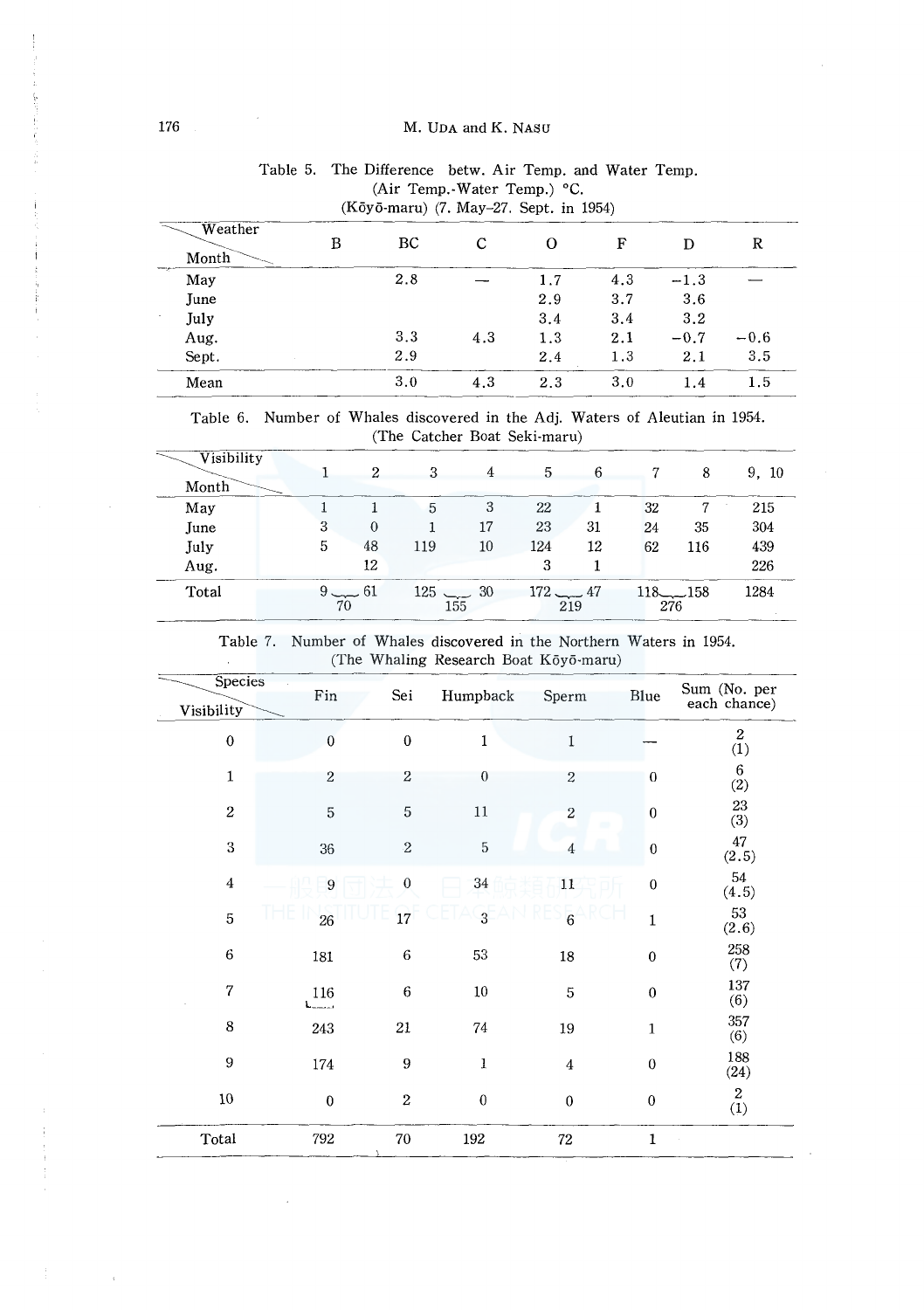most frequent catch are overcast, cloudy, mist, fog, foggy drizzle in the period of (May), June, July, (Aug.), (Sept.). The whaling grounds were occupied mainly by fin whales, mingling with sperm whales and humpback whales. Of course the whale catch increases with the increase of visibility. In the case of Koyo-maru shows its maximum in the range of visibility 6-9 Fin whale occupies its main part, and Humpback the next, Sperm whale and Sei whale in the same order, and in the case of Seki-maru the catch gradually increasing with visibility.

In this sea-region the difference between air temperature and water temperature is commonly  $1^{\circ}-4^{\circ}$ C (about  $3^{\circ}$ C) and during the season June-July usually the value more than 3°C corresponding to the fogregion.

(3) The Distribution of Dichothermal Water and Whaling Ground in 1954. (See Fig. 5 a, b).

The author (M. Uda) studied recently the fluctuation of Oyasiwo current in relation to the atmospheric circulation and to the distribution of the (represented by the dichothermal water) dichothermal waters in



Fig. 5. (a) Whaling grounds in the Northern Sea-Region of the Pacific Ocean in 1954.

the north Pacific ocean during the years 1933-1953<sup>3</sup>. Glancing at Fig. 5 a, b for that in summer of 1954 in the adjacent waters of Aleutian Islands, we can recognize the main localities of whaling grounds lying at the fronts of the cold watermass and the mixed warm water mass, such western (I), central (II) and eastern (III) whaling grounds in the waters adjacent to Aleutian Islands, where planktons are abundant in those regions<sup>4</sup>. (See Fig. 5b).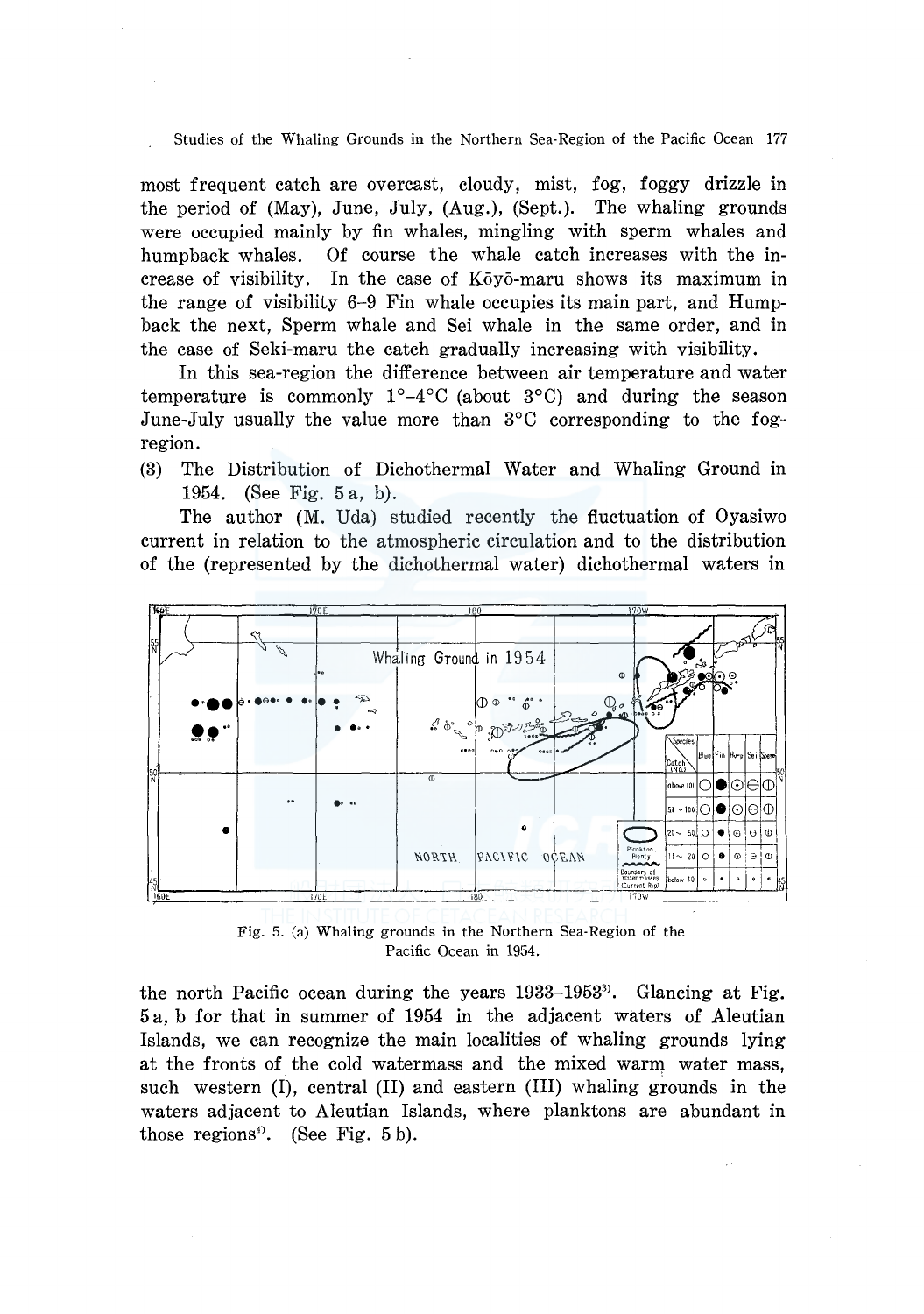

Fig. 5. (b) The distribution of dichothermal core water ( $\theta$ -minimum  $^{\circ}$ C), layer level of dichothermal core vater ( $m$ ) and localities caught in 1954. Fig. 5. (b) The distribution of dichothermal core water ( $\theta$ -minimum  $^{\circ}$ C), layer level of dichothermal core water (m) and localities caught in 1954.

 $\parallel$